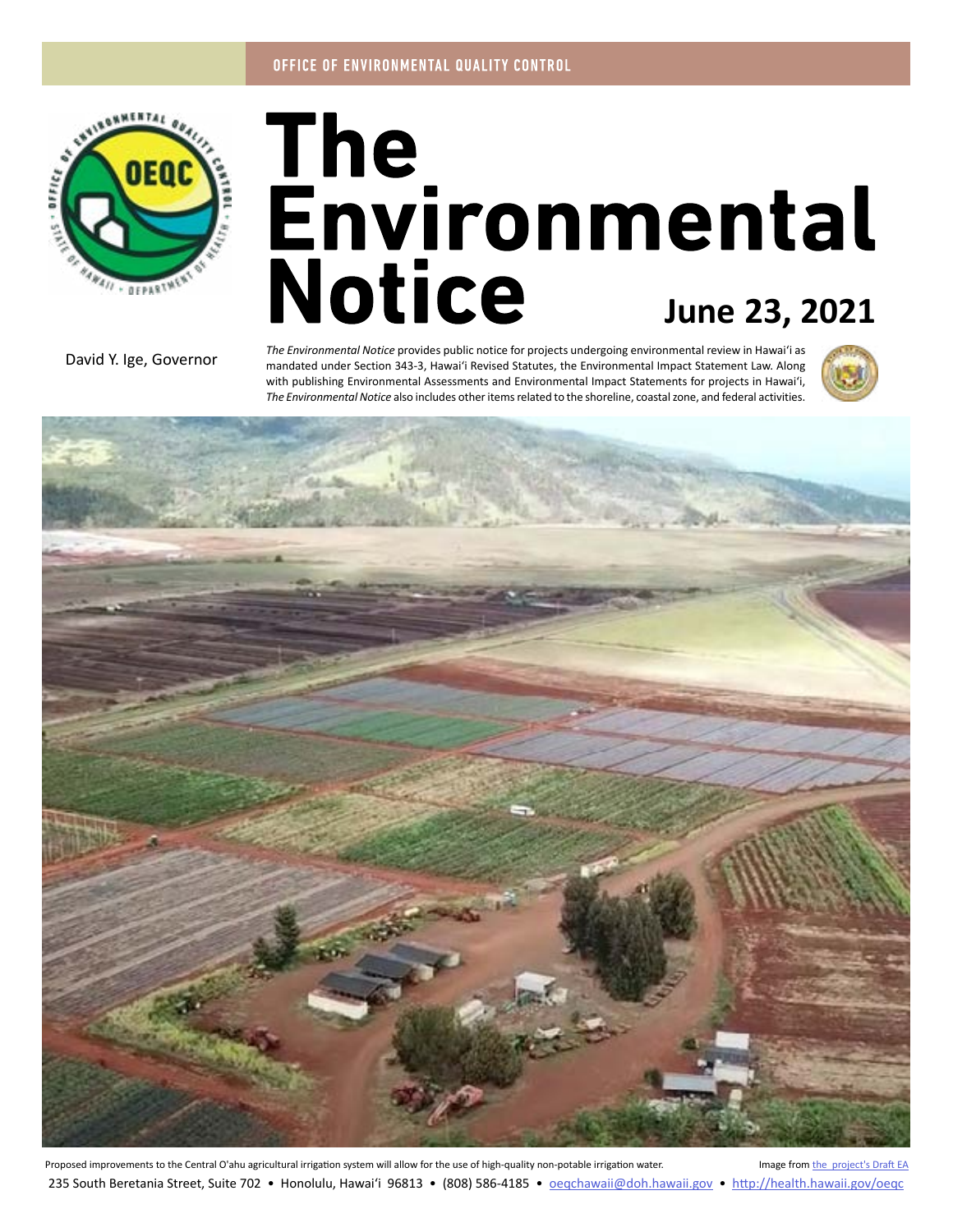# Table of Contents

| STATEWIDE MAP OF NEW HRS CHAPTER 343 DOCUMENTS &                                                                                                                                                                                        | KAUA'I                                                       |  |
|-----------------------------------------------------------------------------------------------------------------------------------------------------------------------------------------------------------------------------------------|--------------------------------------------------------------|--|
|                                                                                                                                                                                                                                         | 2 Anahola Kuleana Homestead Settlement Plan--Final EA        |  |
| HAWAI'I                                                                                                                                                                                                                                 | (FONSI)                                                      |  |
| Kaukalaelae Point and Makako Bay Installation of Day-use                                                                                                                                                                                | <b>CHAPTER 25, REVISED ORDINANCES OF HONOLULU</b>            |  |
| Moorings--Draft EA (AFNSI)<br><br><u> Letter Present</u><br>Letter Present Present Present Present Present Present Present Present Present Present Present Present Present Present Present Present Present Present Present Present Pres | 3 Moore Residence--Final EA (FONSI) _______________________7 |  |
| N. Kona Sewer Pump Station--Republished Draft EA (AFNSI) 3 PREVIOUSLY PUBLISHED DOCUMENTS OPEN FOR COMMENT 8                                                                                                                            |                                                              |  |
| <b>MAUI</b>                                                                                                                                                                                                                             | <b>SHORELINE NOTICES</b>                                     |  |
| Pa'ia Elem School Classroom Building--Draft EA (AFNSI) [14] 4                                                                                                                                                                           | Applications for Shoreline Certification                     |  |
| West Maui Recycled Water System--Final EA (FONSI) [14] 24                                                                                                                                                                               | Proposed Shoreline Certifications and Rejections             |  |
| O'AHU                                                                                                                                                                                                                                   | <b>COASTAL ZONE MANAGEMENT NOTICES</b>                       |  |
| Irrigation System Improvements in Central O'ahu--Draft EA                                                                                                                                                                               | Special Management Area (SMA) Minor Permits                  |  |
|                                                                                                                                                                                                                                         | 5 NATIONAL ENVIRONMENTAL POLICY ACT (NEPA) ACTIONS 9         |  |
|                                                                                                                                                                                                                                         |                                                              |  |
| The Cove at Ko Olina Redevelopment (EISPN) _____________6 GLOSSARY OF TERMS AND DEFINITIONS _________________11                                                                                                                         |                                                              |  |
| Kapa'a Light Industrial Park (Acceptance of Final SEIS) [10] [6]                                                                                                                                                                        |                                                              |  |
|                                                                                                                                                                                                                                         |                                                              |  |

# Statewide Map of New HRS Chapter 343 Documents & Determinations

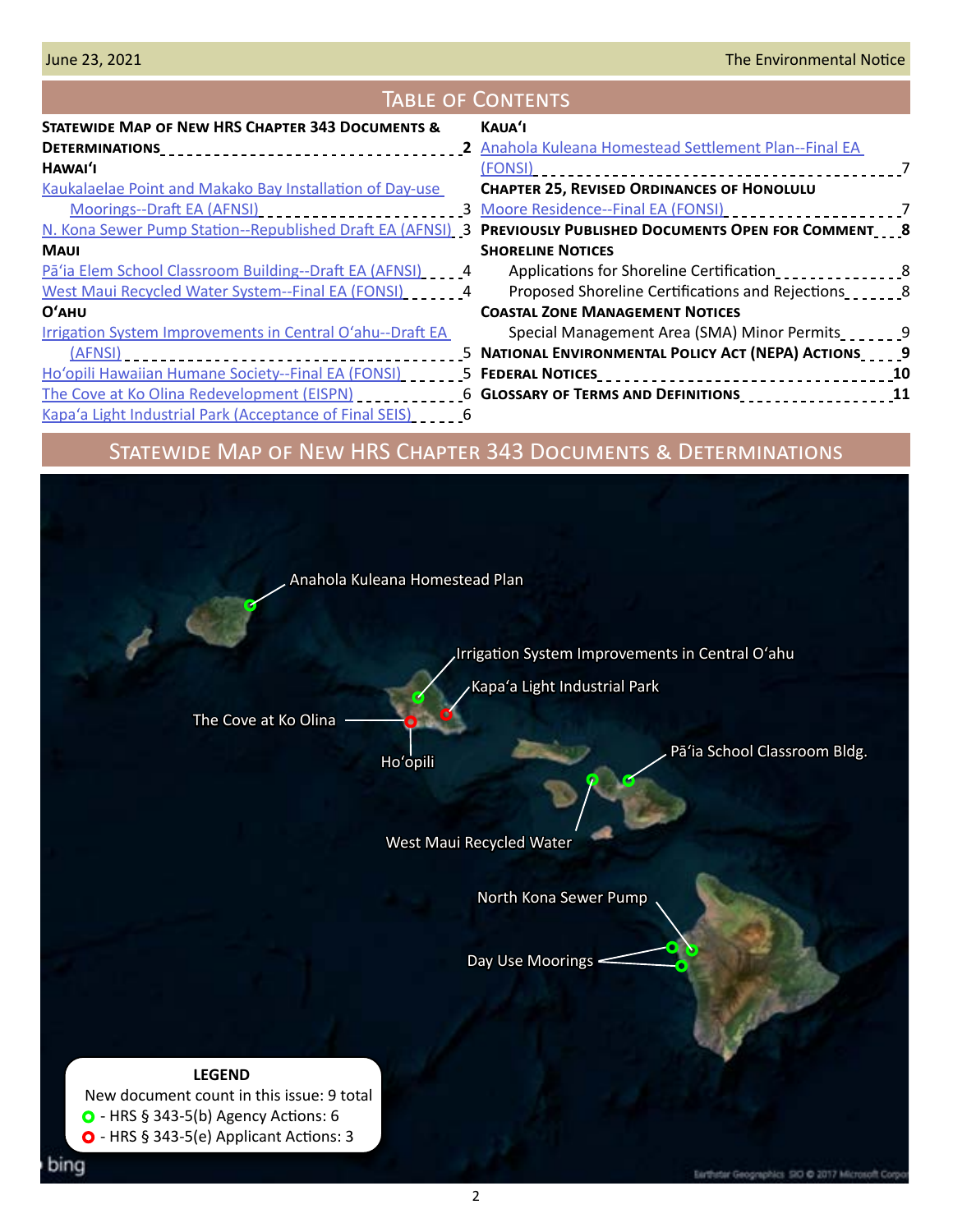### Hawaiʻi

### <span id="page-2-0"></span>**[Kaukalaelae Point and Makako Bay Installation of Day-use Moorings--Draft EA \(AFNSI\)](http://oeqc2.doh.hawaii.gov/Doc_Library/2021-06-23-HA-DEA-Kaukalaelae-Point-and-Makako-Bay-Installation-of-Day-Use-Mooring-Buoys.pdf)**

| <b>HRS §343-</b><br>5(a) Trigger           | (1) Propose the use of state or county lands or the use of state or county funds                                                                                                                                                       |  |
|--------------------------------------------|----------------------------------------------------------------------------------------------------------------------------------------------------------------------------------------------------------------------------------------|--|
| <b>District</b>                            | North Kona                                                                                                                                                                                                                             |  |
| TMK(s)                                     | Seaward of (3) 7-5-043: 042 and (3) 7-8-010: 038                                                                                                                                                                                       |  |
| Permit(s)                                  | <b>Numerous</b>                                                                                                                                                                                                                        |  |
| Proposing/<br><b>Determining</b><br>Agency | State of Hawai'i, Department of Land and Natural Resources, Division of Boating<br>and Ocean Recreation, Clifford Inn, (808) 587-1972, clifford.g.inn@hawaii.gov<br>4 Sand Island Access Road, Honolulu, HI 96819                      |  |
| <b>Consultant</b>                          | Hawai'i Coral Reef Initiative, 2424 Maile Way, Saunders Hall #718, Honolulu, HI 96822<br>Kirsten Moy, (919) 928-1851, kmoy@hawaii.edu                                                                                                  |  |
| <b>Status</b>                              | Statutory 30-day public review and comment period starts. Comments are due by July 23, 2021. Please click on title link<br>above to read the document, then send comments to the proposing/determining agency and copy the consultant. |  |

The Department of Land and Natural Resources, Division of Boating and Ocean Recreation proposes work at the two manta viewing sites, Kaukalaelae Point and Makako Bay, on the Kona side of Hawaiʻi Island involving the reconfiguration of existing moorings and installation of a total of 12 and 13 moorings at each site, respectively. The sites presently have no permitted moorings maintained or managed by the State, and the new configuration will accommodate more of the boats utilizing these sites on a nightly basis to conduct the highly popular manta ray viewing tours. Moorings will furthermore reduce overcrowding and offset anchoring on sensitive benthic habitat at the sites. The configuration of all moorings would maintain clearance from the US Coast Guard navigation channel, provide recreational opportunity for motorized vessels, and ensure continued use of the areas by non-motorized recreational users such as swimmers, paddlers, and other traditional uses of the site.

### **HRS §343- 5(a) Trigger** (1) Propose the use of state or county lands or the use of state or county funds **District** | North Kona **TMK(s)** (3) 7-4-008:090; (3) 7-4-008:077; (3) 7-4-008:072; (3)7-4-009:999 **Permit(s)** Numerous **Proposing/ Determining Agency** County of Hawaiʻi, Department of Environmental Management Mark Grant, (808) 961-8589, [mark.grant@hawaiicounty.gov](mailto:mark.grant%40hawaiicounty.gov?subject=) 345 Kekūanāo'a Street, Suite 41, Hilo, HI 96720 **Consultant** Wilson Okamoto Corporation, 1907 South Beretania Street, Suite 400, Honolulu, HI 96826 Keola Cheng, (808) 946-2277, [Kcheng@wilsonokamoto.com](mailto:Kcheng%40wilsonokamoto.com?subject=) **Status** Statutory 30-day public review and comment period starts. Comments are due by July 23, 2021. Please send comments to [PublicComment@wilsonokamoto.com](mailto:PublicComment%40wilsonokamoto.com?subject=)

### **[North Kona Sewer Pump Station--Republished Draft EA \(AFNSI\)](http://oeqc2.doh.hawaii.gov/Doc_Library/2021-06-23-HA-DEA-Republication-of-North-Kona-Sewer-Pump-Station.pdf)**

The Draft EA is being republished to correct a clerical error that resulted in the incorrect listing of contact information. The Project will be constructed with funds provided by the County of Hawaiʻi (COH) Dept. of Environmental Management (DEM). The Project consists of a below grade sewer pump station, a temporary access road, an operations building, and two segments of sewer lines, one a gravity line and the other a force main. The Project will convey sewage to the Kealakehe Wastewater Treatment Plant (WTTP) from the industrial and commercial areas primarily located to the north of the Project and from the COH Dept. of Housing and Community Development. The Project will allow COH DEM to close the existing package WWTP and disposal plant located at The Homes of Ulu Wini project. Additionally, the Project serves to connect to existing and planned developments in the Kaloko industrial area, thereby allowing closure and elimination of on-site and disposal systems. The Project will also provide for sewage transport from the planned West Hawaii Business Park and future developments in the area.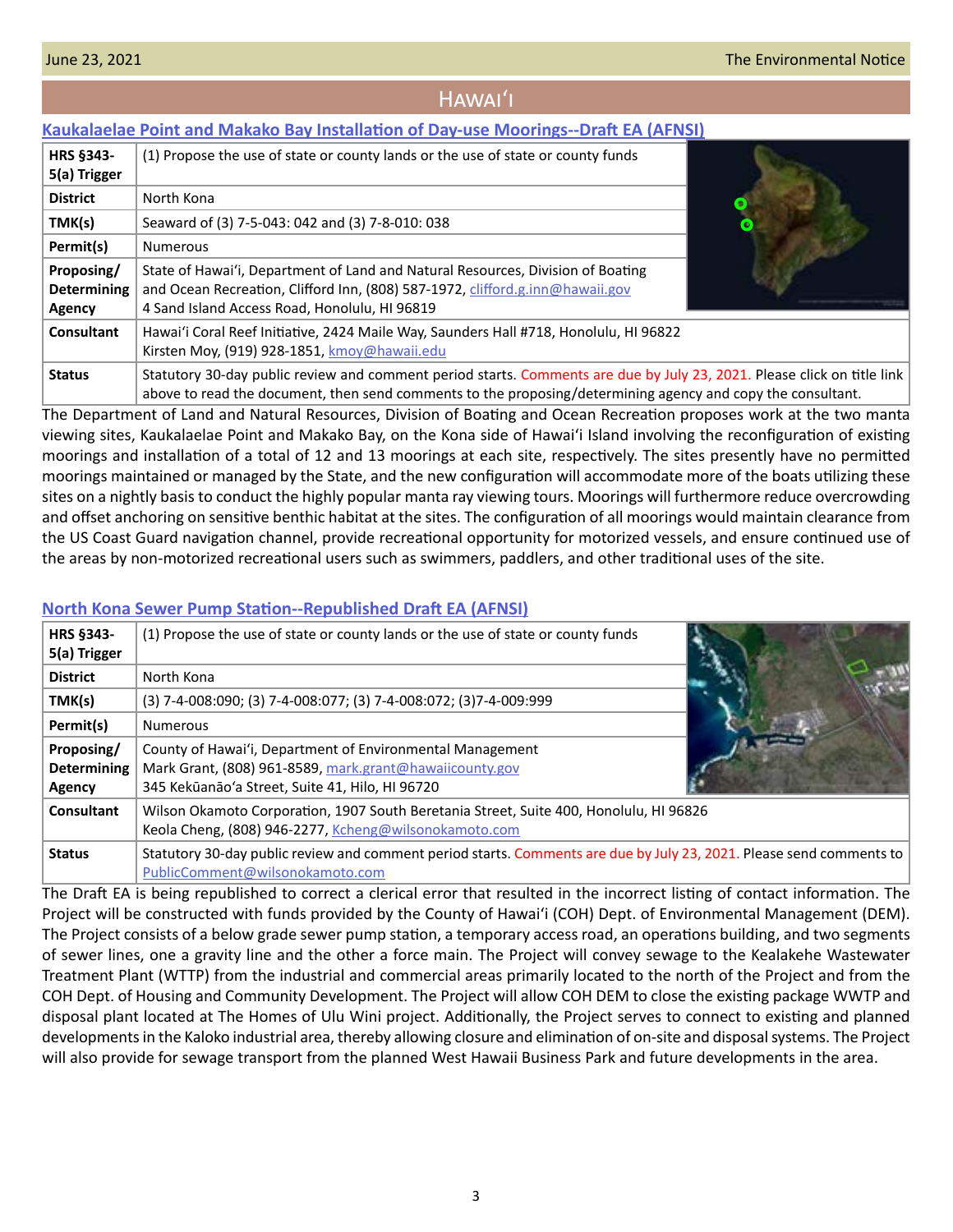# **MAUI**

## <span id="page-3-0"></span>**Pā**ʻ**[ia Elementary School Classroom Building--Draft EA \(AFNSI\)](http://oeqc2.doh.hawaii.gov/Doc_Library/2021-06-23-MA-DEA-Paia-Elementary-School-New-Classroom-Building.pdf)**

| HRS §343-<br>5(a) Trigger                  | (1) Propose the use of state or county lands or the use of state or county funds                                                                                                                              |  |
|--------------------------------------------|---------------------------------------------------------------------------------------------------------------------------------------------------------------------------------------------------------------|--|
| <b>District</b>                            | Makawao                                                                                                                                                                                                       |  |
| TMK(s)                                     | $(2)$ 2-5-005:004                                                                                                                                                                                             |  |
| Permit(s)                                  | Variance from Pollution Control, NPDES General Permit, DCAB Review, Chapter 6E,<br>HRS, Historic Site Review, Building Permit, Grading Permit, Certificate of Occupancy,<br><b>Fire Protection</b>            |  |
| Proposing/<br><b>Determining</b><br>Agency | State of Hawai'i, Department of Education<br>Arnold Fukunaga, (808) 745-5110, Arnold Fukunaga@notes.k12.hi.us<br>Office of School Facilities and Support Services<br>3633 Wai'alae Avenue, Honolulu, HI 96816 |  |
| Consultant                                 | Gerald Park Urban Planner, 95-595 Kaname'e Street, #324, Mililani, HI 96789<br>Gerald Park, (808) 625-9626, gpark@gpup.biz                                                                                    |  |
| <b>Status</b>                              | Statutory 30-day public review and comment period starts. Comments are due by July 23, 2021. Please click on title link<br>above to read the document, then send comments to Arnold Fukunaga@notes.k12.hi.us. |  |

The project is to construct a two-story, 8-classroom building to accommodate English and Hawaiian Language Immersion Program students. Space for the School's Administrative office, Computer Resource/Media /Video classroom, Special Education, Faculty Center, restrooms, and support areas will be provided. The building footprint is approximately 9,828 square feet and the second floor 9,320 square feet. A single-level classroom building will be attached to the northwest wing of the larger building. The approximately 1,400 square foot building will provide a self-contained classroom, shower, and toilet for Pre-Kindergarten children. The structures will be sited at the front of the School adjoining the existing Cafeteria. A covered bus stop in the area will be demolished and replaced with a new covered bus stop integrated with the new building. The \$13.0 million construction cost will be funded by the State of Hawai'i. Construction is projected to commence in 2022.

### **[West Maui Recycled Water System--Final EA \(FONSI\)](http://oeqc2.doh.hawaii.gov/Doc_Library/2021-06-23-MA-FEA-West-Maui-Recycled-Water-System.pdf)**

| <b>HRS §343-</b><br>5(a) Trigger                  | (1) Propose the use of state or county lands or the use of state or county funds                                                                                   |  |
|---------------------------------------------------|--------------------------------------------------------------------------------------------------------------------------------------------------------------------|--|
| <b>District</b>                                   | Lahaina                                                                                                                                                            |  |
| TMK(s)                                            | Various                                                                                                                                                            |  |
| Permit(s)                                         | Numerous; see Section 9 for list of permits and approvals                                                                                                          |  |
| Proposing/<br><b>Determining</b><br><b>Agency</b> | County of Maui, Department of Environmental Management<br>Albert Hahn, (808) 270-7421, albert.hahn@co.maui.hi.us<br>2200 Main Street, Suite 610, Wailuku, HI 96793 |  |
| Consultant                                        | Fukunaga and Associates, Inc., 1357 Kapiolani Blvd, Suite 1530, Honolulu, HI 96814<br>Amanda Tanaka, (808) 944-1821, atanaka@fukunagaengineers.com                 |  |
| <b>Status</b>                                     | Finding of No Significant Impact (FONSI) determination.                                                                                                            |  |

The County of Maui, Department of Environmental Management, Wastewater Reclamation Division operates the Lahaina WWRF which produces R-1 recycled water, the highest grade of recycled water for non-potable use, and distributes this valuable water resource through the West Maui Recycled Water System. The purpose of this project is to upgrade the West Maui Recycled Water System. The proposed action includes renovating the existing Honokowai Reservoir to improve its function as elevated recycled water storage, replacing an aging 20-inch recycled waterline (RW) with a new 24-inch RW, and constructing a new reuse pump station and recycled water storage basin at the Lahaina WWRF. The improvements will provide a more reliable recycled water supply to users and will facilitate connecting additional users to the system. Overall, the proposed improvements will help to decrease demand on potable water resources and decrease the use of injection wells for effluent disposal.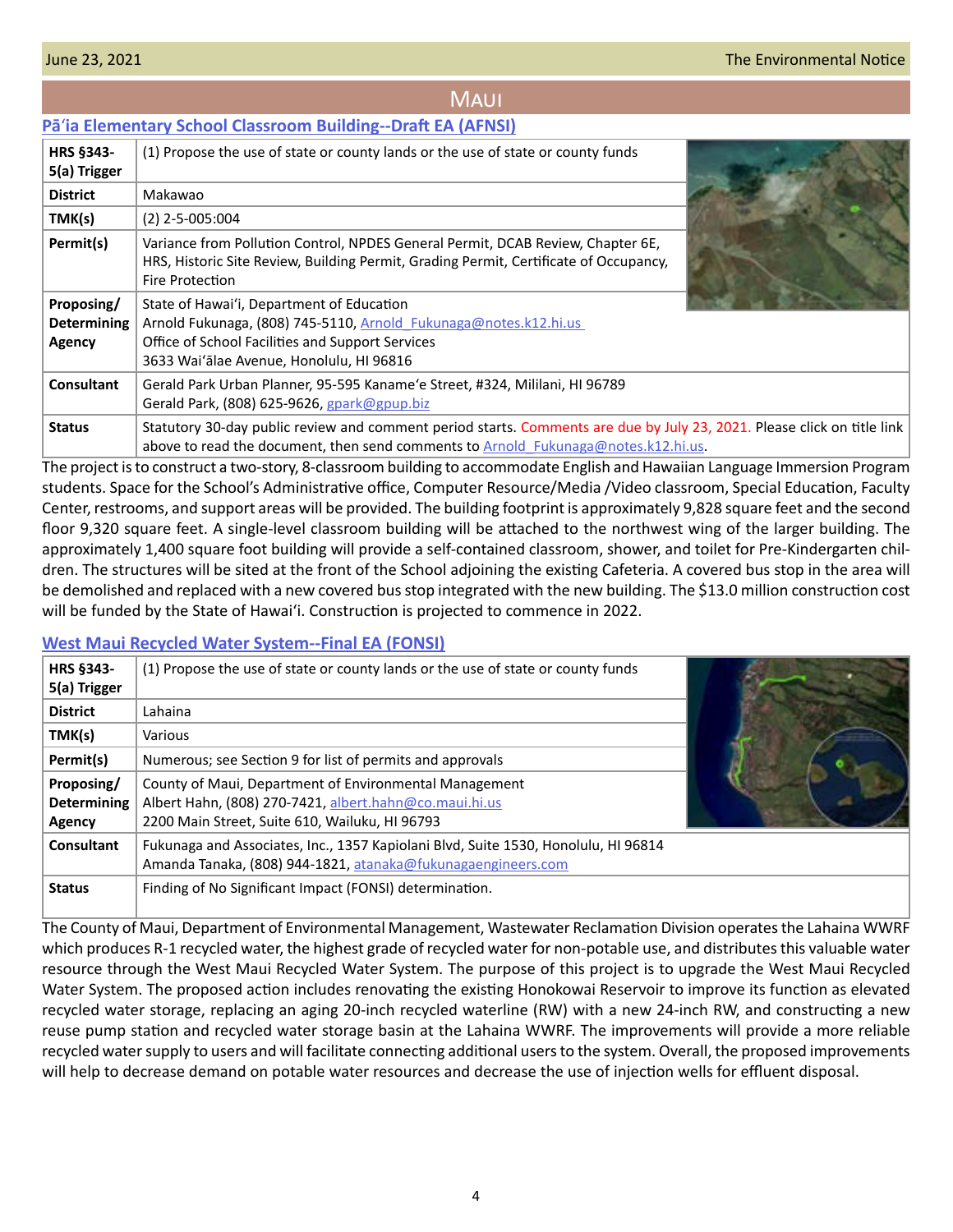# Oʻahu

# <span id="page-4-0"></span>**Irrigation System Improvements in Central O**ʻ**[ahu, Waialua and Wahiawā Districts--Draft EA \(AFNSI\)](http://oeqc2.doh.hawaii.gov/Doc_Library/2021-06-23-OA-DEA-Irrigation-System-Improvements-for-Central-Oahu,-Wahiawa,-and,-Waialua-Districts.pdf)**

| <b>HRS §343-</b><br>5(a) Trigger           | (1) Propose the use of state or county lands or the use of state or county funds<br>(2) Propose any use within any land classified as a conservation district                                                                          |  |
|--------------------------------------------|----------------------------------------------------------------------------------------------------------------------------------------------------------------------------------------------------------------------------------------|--|
| District(s)                                | O'ahu-multiple                                                                                                                                                                                                                         |  |
| TMK(s)                                     | Various                                                                                                                                                                                                                                |  |
| Permit(s)                                  | <b>Numerous</b>                                                                                                                                                                                                                        |  |
| Proposing/<br><b>Determining</b><br>Agency | State of Hawai'i, Agribusiness Development Corporation<br>James Nakatani, (808) 586-0087, James.Nakatani@hawaii.gov<br>235 S. Beretania Street, Room 205, Honolulu, HI 96813                                                           |  |
| Consultant                                 | The Limtiaco Consulting Group, 1622 Kanakanui Street, Honolulu, HI 96817<br>Claire Oshiro, (808) 596-7790, claire@tlcghawaii.com                                                                                                       |  |
| <b>Status</b>                              | Statutory 30-day public review and comment period starts. Comments are due by July 23, 2021. Please click on title link<br>above to read the document, then send comments to the proposing/determining agency and copy the consultant. |  |

The Agribusiness Development Corporation (ADC) proposes to improve its existing irrigation system to allow the utilization of two non-potable water sources for agricultural irrigation purposes: surface water from the Wahiawā Reservoir (which is also known as Lake Wilson); and the highest quality of reclaimed water that is produced at the Wahiawā Wastewater Treatment Plant (WWTP). The project would install irrigation infrastructure consisting of both underground and above-ground system components on or across portions of publicly-owned and privately-owned parcels. The project will allow non-potable water sources to be utilized for non-potable irrigation purposes, which would improve the redundancy and reliability of irrigation system infrastructure in the project area in Central Oʻahu. The project involves the installation of a 14-MG reservoir, a backup disposal system, two pump stations, connecting pipelines, and supporting elements such as access roads.

### **[Ho'opili Hawaiian Humane Society--Final EA \(FONSI\)](http://oeqc2.doh.hawaii.gov/Doc_Library/2021-06-23-OA-FEA-Hawaiian-Humane-Society-Hoopili-(Ewa-Campus).pdf)**

| <b>HRS §343-</b><br>5(a) Trigger | (1) Propose the use of state or county lands or the use of state or county funds                                                                                                       |  |
|----------------------------------|----------------------------------------------------------------------------------------------------------------------------------------------------------------------------------------|--|
| <b>District</b>                  | 'Ewa                                                                                                                                                                                   |  |
| TMK(s)                           | $(1)$ 9-1-181: 042                                                                                                                                                                     |  |
| Permit(s)                        | Numerous; see Section 8 of the Draft EA                                                                                                                                                |  |
| <b>Approving</b><br>Agency       | City and County of Honolulu, Department of Community Services<br>Pablo Venenciano, (808) 768-7762, pvenenciano@honolulu.gov<br>925 Dillingham Boulevard, Suite 200, Honolulu, HI 96817 |  |
| <b>Applicant</b>                 | Hawaiian Humane Society, 2700 Wai'alae Avenue, Honolulu, HI 96826<br>Anna Neubauer, (808) 356-2221, aneubauer@hawaiianhumane.org                                                       |  |
| Consultant                       | R. M. Towill Corporation, 2024 North King Street Suite 200, Honolulu, HI 96819<br>Brian Takeda, (808) 842-1133, briant@rmtowill.com                                                    |  |
| <b>Status</b>                    | Finding of No Significant Impact (FONSI) determination.                                                                                                                                |  |

The Hawaiian Humane Society proposes to develop a new West O'ahu Campus on an approximately 5.473-acre parcel, Tax Map Key (1) 9-1-181:042, that falls within the Hoʻopili master-planned community. The proposed site is bordered by Fort Weaver Road to the east and Old Fort Weaver Road to the north. The proposed facility will include an approximately 20,745 square foot (sf) building containing facilities for admissions, vet services, education, adoption, storage, maintenance, dog/cat kennels, and offices. The facility will also include parking and loading areas, dog park, three approximately 1,620 sf dog pavilions, two approximately 825 sf cat pavilions, two approximately 324 sf dog acquaintance areas, an approximately 554 sf small animal pavilion, two approximately 156 sf gazebos, and an onsite detention basin.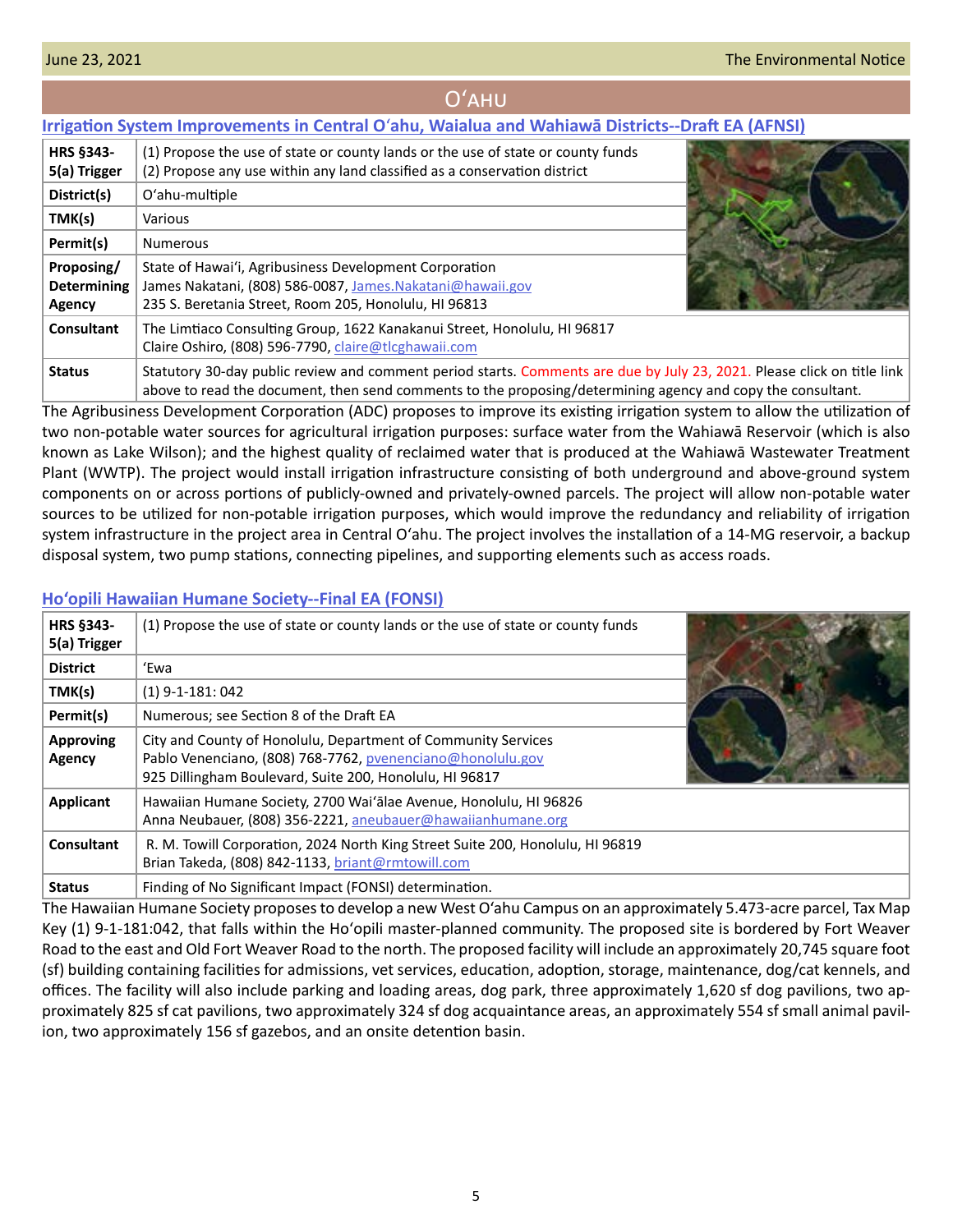# Oʻahu (continued)

### <span id="page-5-0"></span>**[The Cove at Ko Olina Redevelopment \(EIS Preparation Notice\)](http://oeqc2.doh.hawaii.gov/Doc_Library/2021-06-23-OA-EISPN-The-Cove-at-Ko-Olina-Redevelopment.pdf)**

| HRS §343-<br>5(a) Trigger            | (3) Propose any use within a shoreline area                                                                                                                                                                                                                                                                                                    |
|--------------------------------------|------------------------------------------------------------------------------------------------------------------------------------------------------------------------------------------------------------------------------------------------------------------------------------------------------------------------------------------------|
| <b>District</b>                      | 'Ewa                                                                                                                                                                                                                                                                                                                                           |
| TMK(s)                               | $(1)$ 9-1-057: 027                                                                                                                                                                                                                                                                                                                             |
| Permit(s)                            | <b>Numerous</b>                                                                                                                                                                                                                                                                                                                                |
| <b>Accepting</b><br><b>Authority</b> | City and County of Honolulu, Department of Planning and Permitting<br>Malynne Simeon, (808) 768-8023, msimeon@honolulu.gov<br>650 South King Street, 7th Floor, Honolulu, HI 96813                                                                                                                                                             |
| <b>Applicant</b>                     | James Campbell Company, LLC, 1001 Kamokila Boulevard, Kapolei, HI 96707<br>Matthew Caires, (808) 674-3272, mattc@jamescampbell.com                                                                                                                                                                                                             |
| <b>Consultant</b>                    | G70, 111 South King Street, Suite 170, Honolulu, HI 96813<br>Tracy Camuso, (808) 523-5866, thecovekoolina@g70.design                                                                                                                                                                                                                           |
| <b>Status</b>                        | Administrative 30-day public review and comment period starts. Comments are due by July 23, 2021. Please send comments<br>to the accepting authority at the covekoolina@g70.design. A public scoping meeting will be held on July 7, 2021 at 6:00<br>PM. Please go to the following URL to partcipate: https://g70design.zoom.us/j/99536447944 |

The Applicant proposes to redevelop the existing Paradise Cove (The Cove) at Ko Olina. The 10.85-acre property is a shoreline property and is within the Special Management Area. The Project improvements will include a new entertainment/performing arts venue, small-scale retail shops, restaurants, and open space/common areas. Potential programming may include cultural arts workshops or programs such as hula or music programs, educational programs, or coordinated events with local organizations. Enhanced pedestrian walkways will be integrated throughout the site to provide circulation within the property and safe connectivity to the surrounding resort area. Design themes and extensive landscaping and screening will be incorporated.

### **Kapa**ʻ**[a Light Industrial Park \(Acceptance of Final Supplemental EIS\)](http://oeqc2.doh.hawaii.gov/Doc_Library/2021-06-23-OA-2nd-FSEIS-Kapaa-Light-Industrial-Park-Acceptance.pdf)**

| <b>HRS §343-</b><br>5(a) Trigger | (6) Propose any amendments to existing county general plans where the amendment $\parallel$<br>would result in designations other than agriculture, conservation, or preservation |  |
|----------------------------------|-----------------------------------------------------------------------------------------------------------------------------------------------------------------------------------|--|
| <b>District</b>                  | Ko'olaupoko                                                                                                                                                                       |  |
| TMK(s)                           | $(1)$ 4-2-015:013; (1) 4-2-015:014                                                                                                                                                |  |
| Permit(s)                        | <b>Numerous</b>                                                                                                                                                                   |  |
| Accepting<br><b>Authority</b>    | City and County of Honolulu, Department of Planning and Permitting<br>Zack Stoddard, (808) 768-8019, zachary.stoddard@honolulu.gov                                                |  |
| <b>Applicant</b>                 | KAPAA I, LLC and KAPAA III, LLC, 905 Kalaniana'ole Highway, Honolulu, HI 96734<br>John and Paul King, (808) 265-6321, sustainableDC@gmail.com                                     |  |
| <b>Consultant</b>                | Sustainable Design & Consulting, LLC, P.O. Box 25914, Honolulu, HI 96825<br>Manfred Zapka, (808) 265-6321, sustainableDC@gmail.com                                                |  |
| <b>Status</b>                    | The approving agency accepted the Supplemental FEIS on June 1, 2021.                                                                                                              |  |

This supplemental EIS was required for proposed modifications to the stormwater management system, the number of structures and building area, grading, perimeter berms, the irrigation system, the wastewater system, and roadway access. The accepting authority has determined that: the FSEIS adequately discloses and describes all identifiable environmental impacts and satisfactorily responds to review comments; the procedures for assessment, consultation, review, and the preparation and submission of the FSEIS have all been completed satisfactorily as specified in the environmental impact statement regulations; and the content requirements of those regulations have been satisfied.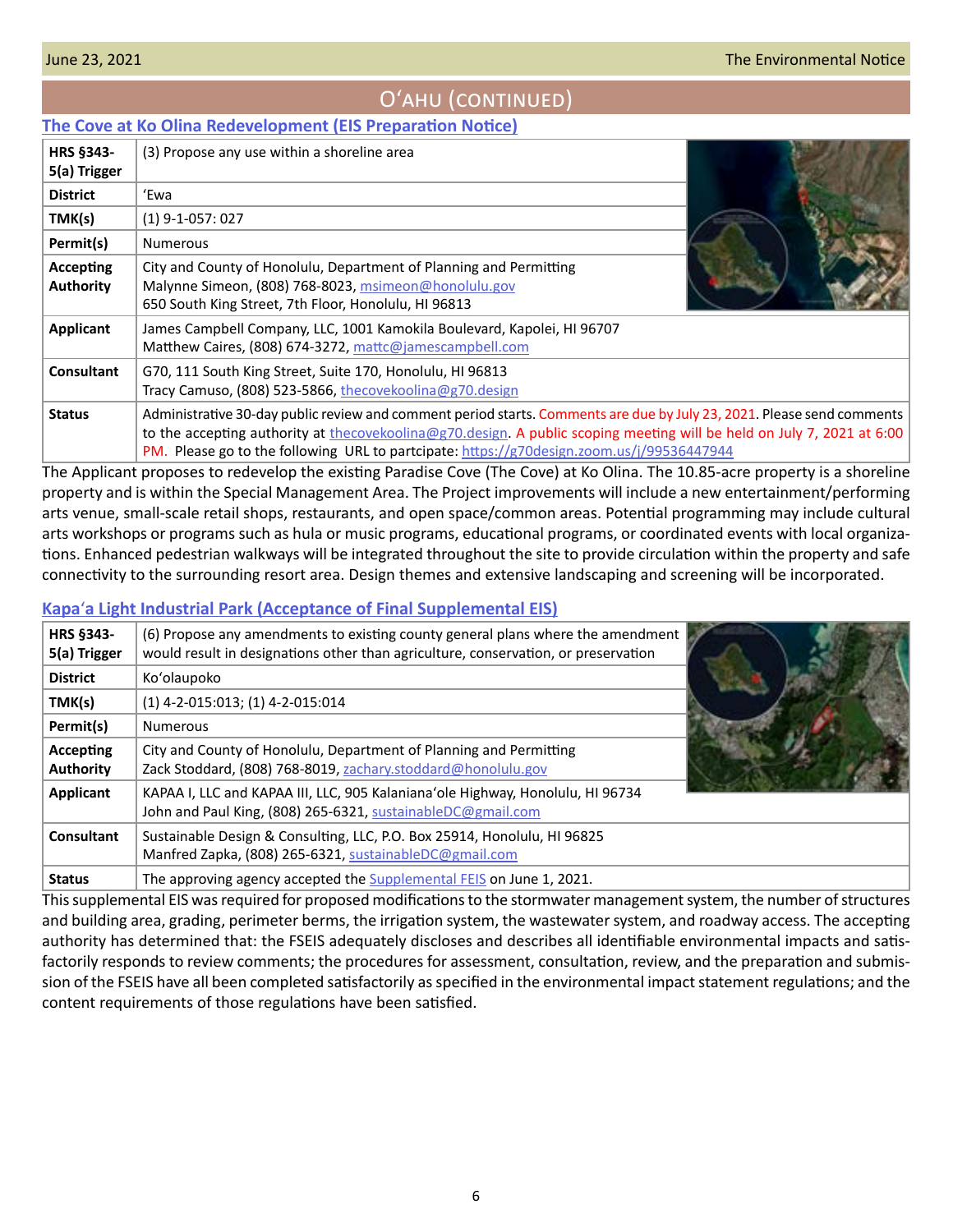# Kauaʻi

## <span id="page-6-0"></span>**[Anahola Kuleana Homestead Settlement Plan--Final EA \(FONSI\)](http://oeqc2.doh.hawaii.gov/Doc_Library/2021-06-23-KA-FEA-Anahola-Kuleana-Homestead-Settlement-Plan.pdf)**

| <b>HRS §343-</b><br>5(a) Trigger                  | (1) Propose the use of state or county lands or the use of state or county funds                                                                                                              |  |
|---------------------------------------------------|-----------------------------------------------------------------------------------------------------------------------------------------------------------------------------------------------|--|
| <b>District</b>                                   | Kawaihau                                                                                                                                                                                      |  |
| TMK(s)                                            | $(4)$ 4-8-002:001 (por.); (4) 4-8-003:006 (por.); (4) 4-7-002:004 (por.)                                                                                                                      |  |
| Permit(s)                                         | <b>Numerous</b>                                                                                                                                                                               |  |
| Proposing/<br><b>Determining</b><br><b>Agency</b> | State of Hawai'i, Department of Hawaiian Home Lands / Hawaiian Homes Commission<br>Julie-Ann Cachola, (808) 620-9500, julie-ann.cachola@hawaii.gov<br>91-5420 Kapolei Pkwy, Kapolei, HI 96707 |  |
| Consultant                                        | G70, 111 South King Street, Suite 170, Honolulu, HI 96813<br>Kawika McKeague, (808) 523-5866, kawikam@g70.design                                                                              |  |
| <b>Status</b>                                     | Finding of No Significant Impact (FONSI) determination.                                                                                                                                       |  |

The Department of Hawaiian Home Lands (DHHL) is proposing the Anahola Kuleana Homestead Settlement Plan to offer 115 homestead lots (14 Pastoral and 101 Subsistence Agriculture) on 432 acres on the Island of Kaua'i. According to HAR Chapter 10-3-30 Kuleana Homestead Leases, DHHL agrees to survey, stake and award lots and provide an unpaved roadway suitable to access the lots. As a nontraditional program, the Kuleana Homestead Program places responsibility for development of infrastructure in the hands of native Hawaiian beneficiaries. This arrangement provides beneficiaries land within a shorter time frame than the traditional DHHL awarding process, as well as the opportunity to create a new self-sufficient community. The Project is proposing the following DHHL land uses: Subsistence Agriculture, Pastoral, Community Use and Special District. These uses are intended to integrate the Settlement Plan area with the Anahola Town Center to create an intact contemporary ahupua'a.

# Chapter 25, Revised Ordinances of Honolulu

Use of the Special Management Area (SMA) is not a trigger under Chapter 343, but developments in Oʻahu's SMA are required to go through an environmental review process that mirrors the procedural requirements of [HRS Chapter 343](https://www.capitol.hawaii.gov/hrscurrent/Vol06_Ch0321-0344/HRS0343/HRS_0343-.htm), pursuant to [Revised Ordinances of Honolulu, Chapter 25.](https://www.honolulu.gov/rep/site/ocs/roh/ROH_Chapter_25_article_1_12.pdf) Developments being reviewed under Chapter 25 but not Chapter 343 appear here.

### **[Moore Residence--Final EA](http://oeqc2.doh.hawaii.gov/Other_TEN_Publications/2021-06-23-OA-Chapter-25-FEA-Moore-Residence.pdf) (FONSI)**

| <b>District</b>            | Waialua                                                                                                                                                                                  |
|----------------------------|------------------------------------------------------------------------------------------------------------------------------------------------------------------------------------------|
| TMK(s)                     | $(1)$ 6-6-001-029                                                                                                                                                                        |
| Permit(s)                  | <b>Numerous</b>                                                                                                                                                                          |
| <b>Approving</b><br>Agency | City and County of Honolulu, Department of Planning and Permitting<br>Janet Meinke-Lau, (808) 768-8033, j.meinkelau@honolulu.gov<br>650 South King Street, 7th Floor, Honolulu, HI 96813 |
| Applicant                  | Dale and Patricia Moore<br>(808)-927-0404, mooreohana@gmail.com<br>59-589 Ke Iki Road F, Hale'iwa, HI 96712                                                                              |
| Consultant                 | envision.design.build, LLC<br>Gazelle Garner, (808) 445-4625, gazelle@edbhawaii.com<br>P.O. Box 1105, Hale'iwa, HI 96712                                                                 |
| <b>Status</b>              | Finding of No Significant Impact (FONSI) determination.                                                                                                                                  |

The Applicant proposes to build a new detached two-family dwelling on a 15,984-square-foot (sq. ft.) lot. The plan for the detached two-family dwelling consists of a two-story, 2,958-sq. ft. structure with three bedrooms; four baths; two half-baths, an open plan kitchen, dining and living area; a lanai and stairs; a den and an entertainment room; and two parking garages. The proposed detached two-family dwelling will be built identical to an existing detached two-family dwelling, which was recently constructed on the same property. For utilities, an individual wastewater system is designed and approved, meeting all regulatory requirements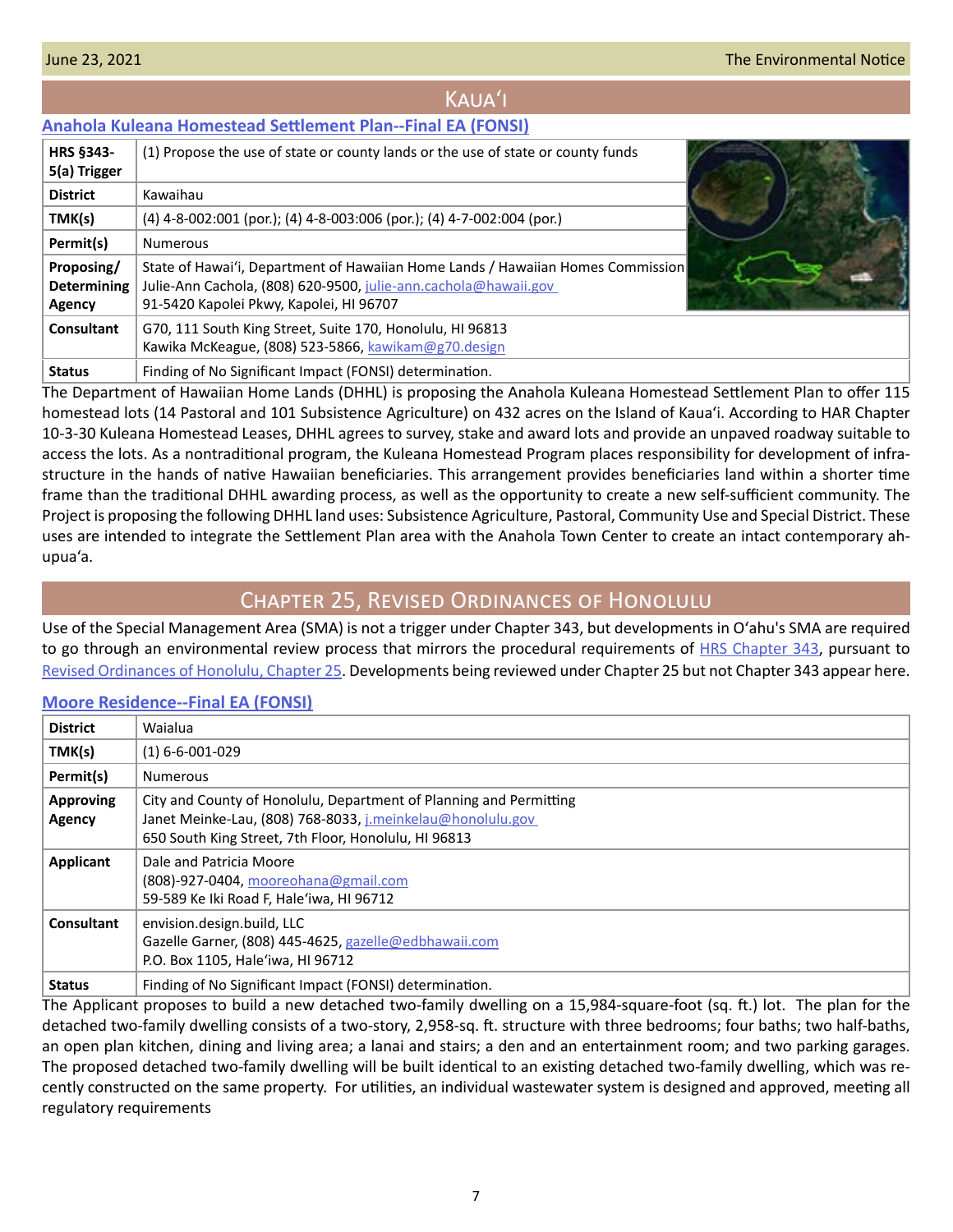# Previously Published Documents Open for Comment

<span id="page-7-0"></span>**Status:** Public review and comment period for these projects began previously. Please click on the links below to access, and send comments to the relevant agency and copy any relevant applicant and/or consultant.

### **Comments Due July 8, 2021**

### **Kaua**ʻ**i**

**[Waiʻoli Valley Taro Hui Long-Term Water Lease for Traditional Loʻi Kalo Cultivation--Draft EA \(AFNSI\)](http://oeqc2.doh.hawaii.gov/Doc_Library/2021-06-08-KA-DEA-Waioli-Valley-Taro-Hui-Long-Term-Water-Lease.pdf)**

### **O**ʻ**ahu**

**Hale Lau**ʻ**[ula--Draft EA \(AFNSI\)](http://oeqc2.doh.hawaii.gov/Doc_Library/2021-06-08-OA-DEA-Hale-Lauula.pdf)**

**[Pearl Haven Pavilion and Master Plan--Draft EA \(AFNSI\)](http://oeqc2.doh.hawaii.gov/Doc_Library/2021-06-08-OA-DEA-Pearl-Haven-Pavilion-and-Master-Plan.pdf)**

### **Maui**

**[Wailuku State Office Building 3--Draft EA \(AFNSI\)](http://oeqc2.doh.hawaii.gov/Doc_Library/2021-06-08-MA-DEA-Wailuku-State-Office-Building-3.pdf)**

### **Comments Due July 23, 2021**

### **O**ʻ**ahu**

**[Waikīkī Beach Improvement and Maintenance Program--Draft EIS](http://oeqc2.doh.hawaii.gov/Doc_Library/2021-06-08-OA-DEIS-Waikiki-Beach-Improvement-and-Maintenance-Program.pdf) and [Scoping Meeting Audio/Video files](http://oeqc2.doh.hawaii.gov/Doc_Library/2021-06-08-OA-DEIS-Waikiki-Beach-Improvement-and-Maintenance-Program-Scoping-Mtg-AV-Files.pdf)**

# **SHORELINE NOTICES**

### Applications for Shoreline Certification

The shoreline certification applications below are available for review at the Department of Land and Natural Resources offices on Kaua'i, Hawai'i, Maui, and Honolulu, 1151 Punchbowl Street, Room 220 [\(HRS § 205A-42](https://www.capitol.hawaii.gov/hrscurrent/Vol04_Ch0201-0257/HRS0205A/HRS_0205A-0042.htm) and [HAR § 13-222-12](https://dlnr.hawaii.gov/ld/files/2013/07/Ch13-222-Amend-Compil-Stand-Rev1.pdf)). All comments shall be submitted in writing to the State Land Surveyor, 1151 Punchbowl Street, Room 210, Honolulu, HI 96813 and postmarked no later than 15 calendar days from the date of this public notice of the application. For more information, call Ian Hirokawa at (808) 587-0420.

| <b>File No.</b> | Location | тмк | Applicant | Owner                                                                                                                                |
|-----------------|----------|-----|-----------|--------------------------------------------------------------------------------------------------------------------------------------|
|                 |          |     |           | OA-1950   830 Mokulua Drive, O'ahu, 96734   (1) 4-3-008: 045   Austin, Tsutsumi & Associates,   Pacific Coast Real Estate Investment |
|                 |          |     | Inc.      | Services, Inc.                                                                                                                       |

# Proposed Shoreline Certifications and Rejections

The shoreline notices below have been proposed for certification or rejection by the Department of Land and Natural Resourc-es [\(HRS § 205A-42](http://HRS § 205A-42) and [HAR § 13-222-26\)](https://dlnr.hawaii.gov/ld/files/2013/07/Ch13-222-Amend-Compil-Stand-Rev1.pdf). Any person or agency who wants to appeal shall file a notice of appeal in writing with DLNR no later than 20 calendar days from the date of this public notice. Send the appeal to the Board of Land and Natural Resources, 1151 Punchbowl Street, Room 220, Honolulu, Hawai'i 96813.

| File No. | <b>Status</b> | Location                                                                           | <b>TMK</b> | Applicant | Owner                                          |
|----------|---------------|------------------------------------------------------------------------------------|------------|-----------|------------------------------------------------|
| OA-1915  | Proposed      | 68-361 Crozier Drive, O'ahu 96791   (1) 6-8-005: 009   Jaime F. Alimboyoguen       |            |           | Joseph Lee                                     |
| KA-458   | Proposed      | 8808 Kaumuali'i Hwy, Kaua'i 96752   (4)1-3-005: 053   Esaki Surveying and Mapping, |            | Inc.      | Lee A. Evslin Trust, Monica<br>A. Evslin Trust |
| OA-1914  | Reiection     | 55-559 Kamehameha Hwy, O'ahu $(1)$ 5-5-003:018 Leaps & Boundaries, Inc.<br>96762   |            |           | LRF Development V, LLC                         |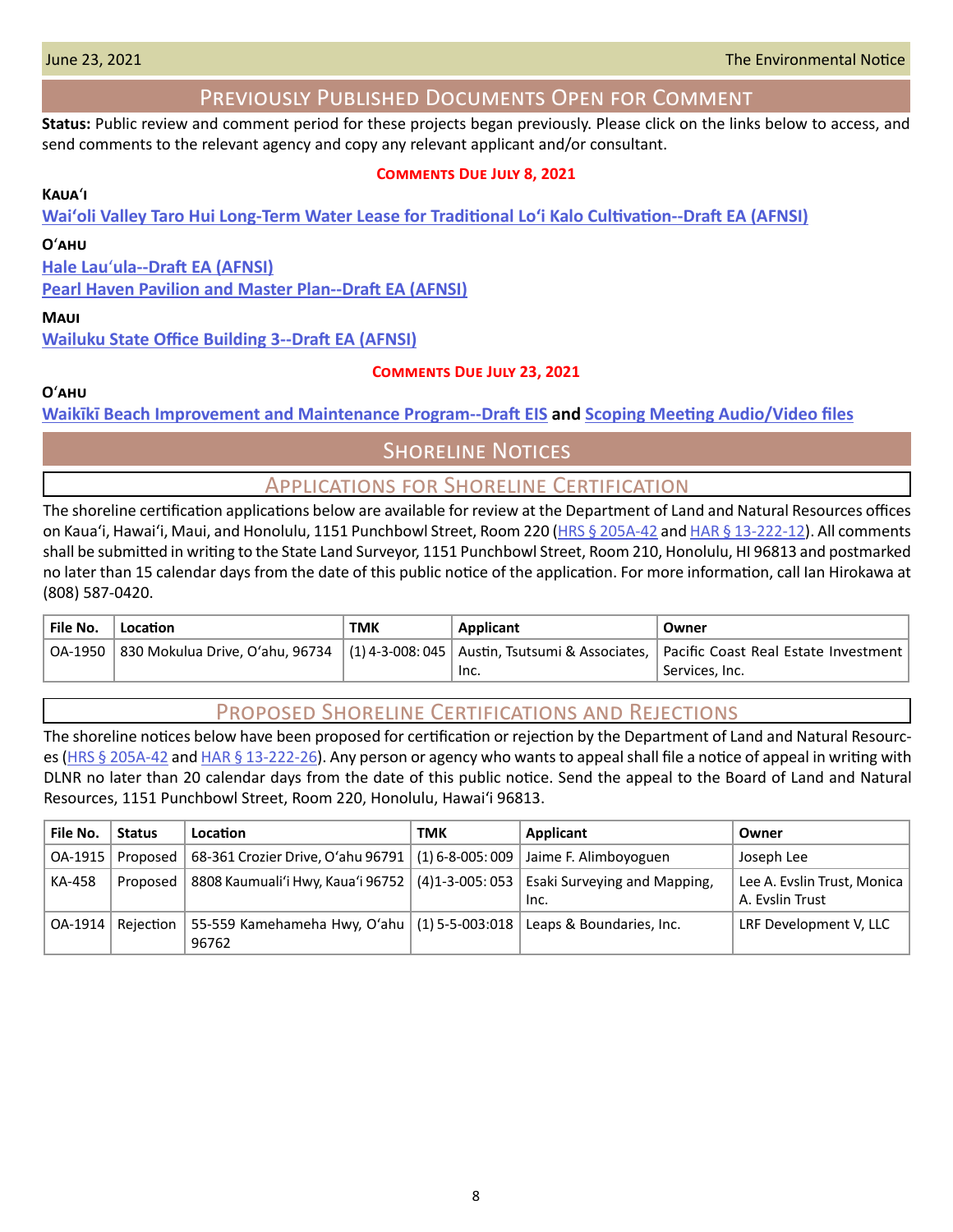# Coastal Zone Management Notices

# Special Management Area (SMA) Minor Permits

<span id="page-8-0"></span>The SMA Minor permits below have been approved ( $HRS \leq 205A-30$ ). For more information, contact the relevant county/state planning agency. Honolulu (768-8014); Hawaiʻi (East 961-8288, West 323-4770); Kauaʻi (241-4050); Maui (270-7735); Kakaʻako or Kalaeloa Community Development District (587-2841).

| Location (TMK)                               | <b>Description (File No.)</b>                                                | Applicant/Agent                                            |
|----------------------------------------------|------------------------------------------------------------------------------|------------------------------------------------------------|
| Maui: Kīhei (2-2-030: 006)                   | Lessen Pre-Existing Roof to 54' and Add Two Wooden  <br>Posts (SM2 20210042) | Williams, Christopher James                                |
| Maui: Kīhei (3-9-001: 075)                   | Rooftop Telecommunications Facility (SM2 20210044)                           | Adrian Catalan                                             |
| O'ahu: Waikīkī (2-6-005: 005 through<br>008) | Halekulani Hotel Temporary Sandbag Protection Project<br>$(2021/SMA-21)$     | Halekulani Corporation/Palekana Permitting<br>and Planning |
| O'ahu: Kāne'ohe (4-4-007: 011)               | New Pool and Spa (2021/SMA-26)                                               | William L. Clemente/Structural Hawaii, Inc.                |

# National Environmental Policy Act (NEPA) Actions

As a courtesy, listed below are documents submitted for publication that have been prepared pursuant to NEPA, rather than Chapter 343, HRS. Accordingly, these entries may have unique comment periods. Occasionally, actions are subject to both NEPA and Chapter 343, HRS (sometimes referred to as "HEPA"). In those cases, a separate Chapter 343, HRS, entry would be published in *The Environmental Notice* when a relevant document or determination is submitted to OEQC.

### **[Naval Special Operations Training in the State of Hawai](http://oeqc2.doh.hawaii.gov/Other_TEN_Publications/2021-06-23-Statewide-Final-NSO-HI-EA-FONSI-(May2021)_508-Corrected-6-JUN-21.pdf)**ʻ**i--NEPA Final EA (FONSI)**

| Island(s)           | O'ahu, Kaua'i, Hawai'i, Maui, Moloka'i, Lāna'i                                                                                                                                                                                                                                                                                                                                                                                                                                                                                                                                           |
|---------------------|------------------------------------------------------------------------------------------------------------------------------------------------------------------------------------------------------------------------------------------------------------------------------------------------------------------------------------------------------------------------------------------------------------------------------------------------------------------------------------------------------------------------------------------------------------------------------------------|
| District(s)         | Multiple                                                                                                                                                                                                                                                                                                                                                                                                                                                                                                                                                                                 |
| TMK(s)              | Multiple                                                                                                                                                                                                                                                                                                                                                                                                                                                                                                                                                                                 |
| Permit(s)           | Multiple (see document)                                                                                                                                                                                                                                                                                                                                                                                                                                                                                                                                                                  |
| Proposing<br>Agency | United States Navy, Naval Special Warfare Command (NSWC)<br>EA prepared by Naval Facilities Engineering Systems Command, Pacific 258 Makalapa Drive, Ste 100 (EV21)<br>Pearl Harbor, HI 96860-3134                                                                                                                                                                                                                                                                                                                                                                                       |
| Consultant          | ManTech Advanced Systems International<br>420 Stevens Ave., Ste 300, Solana Beach, CA 92075                                                                                                                                                                                                                                                                                                                                                                                                                                                                                              |
| <b>Status</b>       | Final Environmental Assessment (EA) and Finding of No Significant Impact (FONSI) is being issued under the National<br>Environmental Policy Act (NEPA) for Navy Special Operations (NSO) training on land and in nearshore waters that are<br>under Federal control. Determination of status under the Hawai'i Environmental Policy Act (Hawai'i Revised Statutes<br>Chapter 343 and its implementing regulations), covering proposed NSO training on non-Federal land and nearshore waters<br>will be made by the Hawai'i Department of Land and Natural Resources via separate notice. |

NSWC is the Navy's special operations force and maritime component of the U.S. Special Operations Command. Pursuant to the Council on Environmental Quality Regulations implementing NEPA, the NSWC gives notice of availability of its FONSI for NSO training in the State of Hawaiʻi. NSWC has prepared a Final EA evaluating the potential environmental impacts of conducting multi-variant land-, water-, and air-based training activities for NSO personnel in the coastal nearshore waters and selected shoreline and inland locations throughout the state of Hawaiʻi. Based on the analysis presented in the Final EA, and in coordination with the U.S. Fish and Wildlife Service, National Marine Fisheries Service, Hawaiʻi State Historic Preservation Officer, and the Hawaiʻi Coastal Zone Management Program office, the Navy has determined that the proposed action will not significantly impact the quality of the human environment. As a result there is no requirement to prepare an Environmental Impact Statement under NEPA. The EA (with FONSI) and the EA Appendices documents are available on the NAVFAC Pacific public website via the following shortcut URL: <https://go.usa.gov/xUnDC>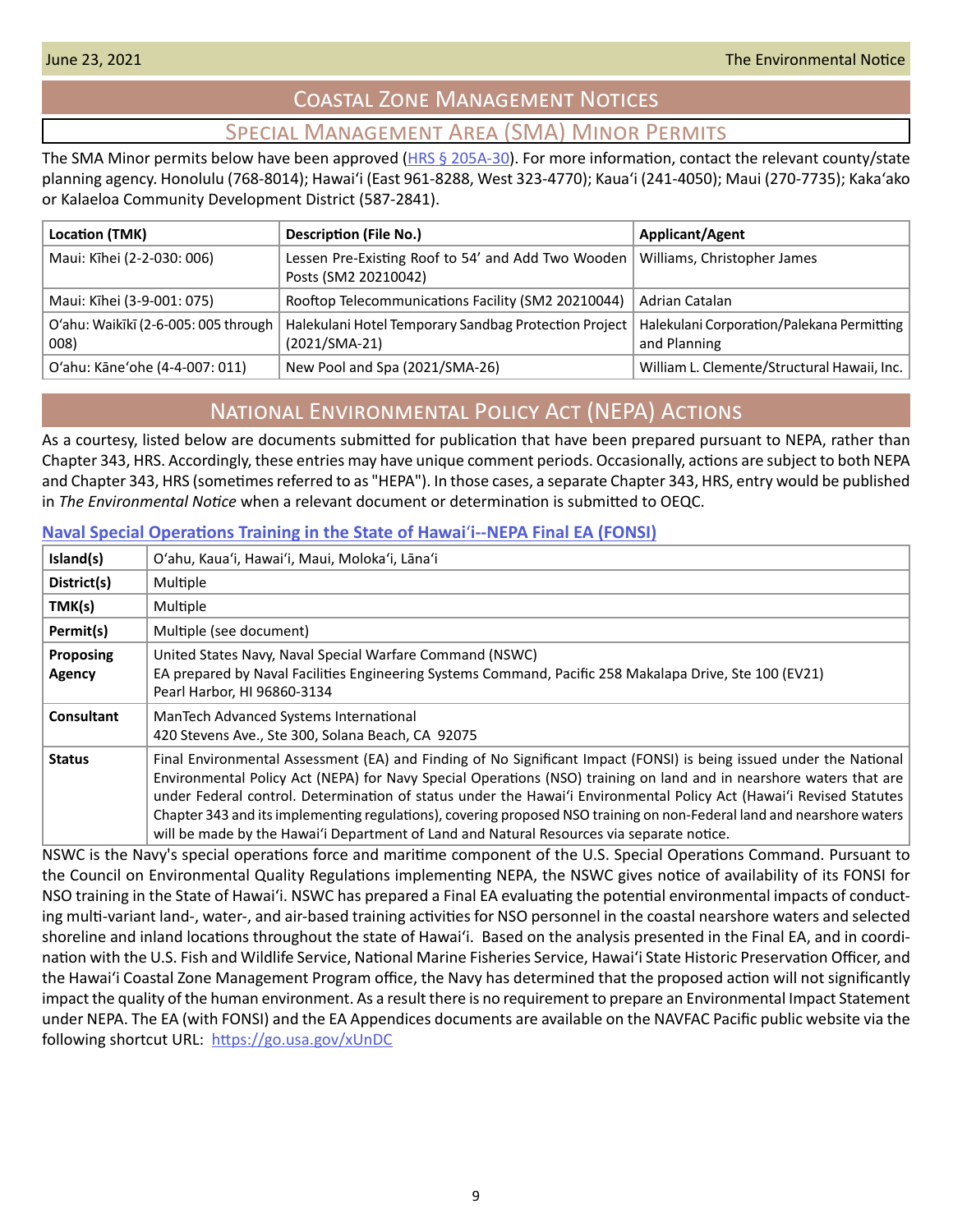# Federal Notices

<span id="page-9-0"></span>As a courtesy, listed below are some relevant entries from the Federal Register published since the last issue of *The Environmental Notice*. For more information, click on the title link, also available at [www.federalregister.gov](http://www.federalregister.gov).

### **Rule: [Pacific Island Fisheries; 2021 Northwestern Hawaiian Islands Lobster Harvest Guideline](https://www.federalregister.gov/documents/2021/06/17/2021-12824/pacific-island-fisheries-2021-northwestern-hawaiian-islands-lobster-harvest-guideline) (published by the National Oceanic and Atmospheric Administration on 06/17/2021)**

NMFS establishes the annual harvest guideline for the commercial lobster fishery in the Northwestern Hawaiian Islands (NWHI) for calendar year 2021 at zero lobsters. NMFS manages the NWHI commercial lobster fishery under the Fishery Ecosystem Plan for the Hawaiian Archipelago. The regulations at 50 CFR 665.252(b) require NMFS to publish an annual harvest guideline for lobster Permit Area 1, comprised of Federal waters around the NWHI.

Regulations governing the Papahānaumokuākea Marine National Monument in the NWHI prohibit the unpermitted removal of monument resources (50 CFR 404.7), and establish a zero annual harvest guideline for lobsters (50 CFR 404.10(a)). Accordingly, NMFS establishes the harvest guideline for the NWHI commercial lobster fishery for calendar year 2021 at zero lobsters. Harvest of NWHI lobster resources is not allowed. For additional information, please click on the title link to this entry.

### **Proposed Rule: [Pacific Island Fisheries; Electronic Logbooks for Hawaii and American Samoa Pelagic Longline](https://www.federalregister.gov/documents/2021/06/09/2021-12067/pacific-island-fisheries-electronic-logbooks-for-hawaii-and-american-samoa-pelagic-longline)**

### **[Fisheries](https://www.federalregister.gov/documents/2021/06/09/2021-12067/pacific-island-fisheries-electronic-logbooks-for-hawaii-and-american-samoa-pelagic-longline) (published by the National Oceanic and Atmospheric Administration on 06/09/2021)**

NMFS proposes to require the use of electronic logbooks in Hawaiʻi pelagic longline fisheries and on Class C and D vessels in the American Samoa pelagic longline fishery. This proposed rule is intended to reduce human error, improve data accuracy, save time for fishermen and NMFS, and provide more rigorous monitoring and forecasting of catch limits. NMFS must receive comments by **July 9, 2021.**



Harvest of NWHI lobster resources is not allowed for calendar year 2021. The state of the state of [NOAA Photo Library](https://www.flickr.com/photos/noaaphotolib/27555178444/in/photolist-9najFE-DVmH2h-Dm6hEm-JSkptq-HYXE4V-DtBZ5T-JNraqx-HYXLns-HYXuxw-EiNMtT-DmqSAZ-HD372E-D8ag1p-DDSy9F-EiNM8n-DuWgF3-DDP49n-D9oXn8-baCbY6-DnF7Fs-EpsH8c-HCZoYv-Dex329-DzZvGN-Ee1Ax7-DXkxM3-29966om-KwTsp4-DhhU8K-CsbfiZ-Dm9dnC-Ee1A4m-DsE7QK-EiSB7T-DAhTxx) Photo Library Photo Library